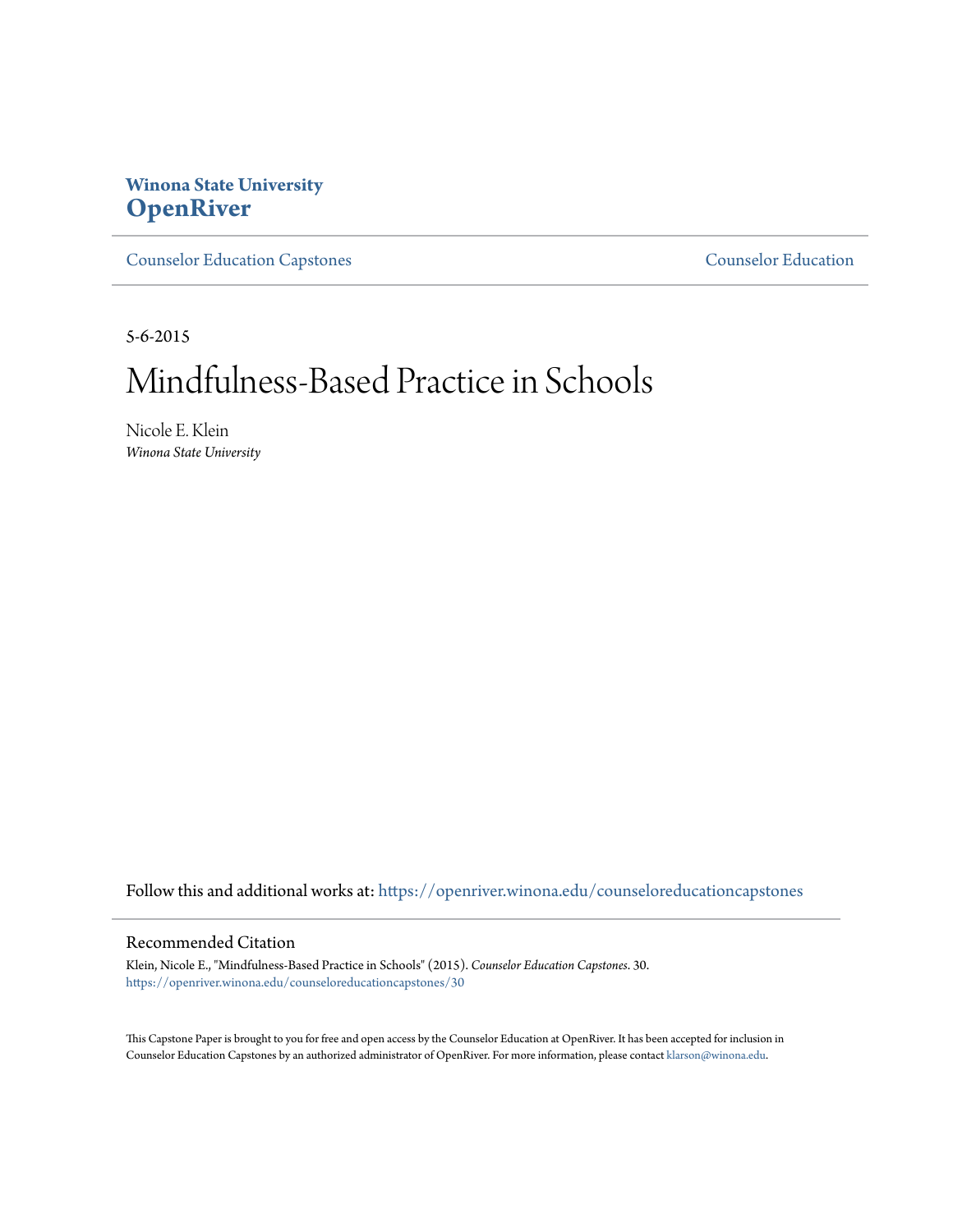## MINDFULLNESS-BASED PRACTICE IN SCHOOLS

Nicole E. Klein

A Capstone Project submitted in partial fulfillment of the requirements for the Master of Science

Degree in Counselor Education at

Winona State University

Spring 2015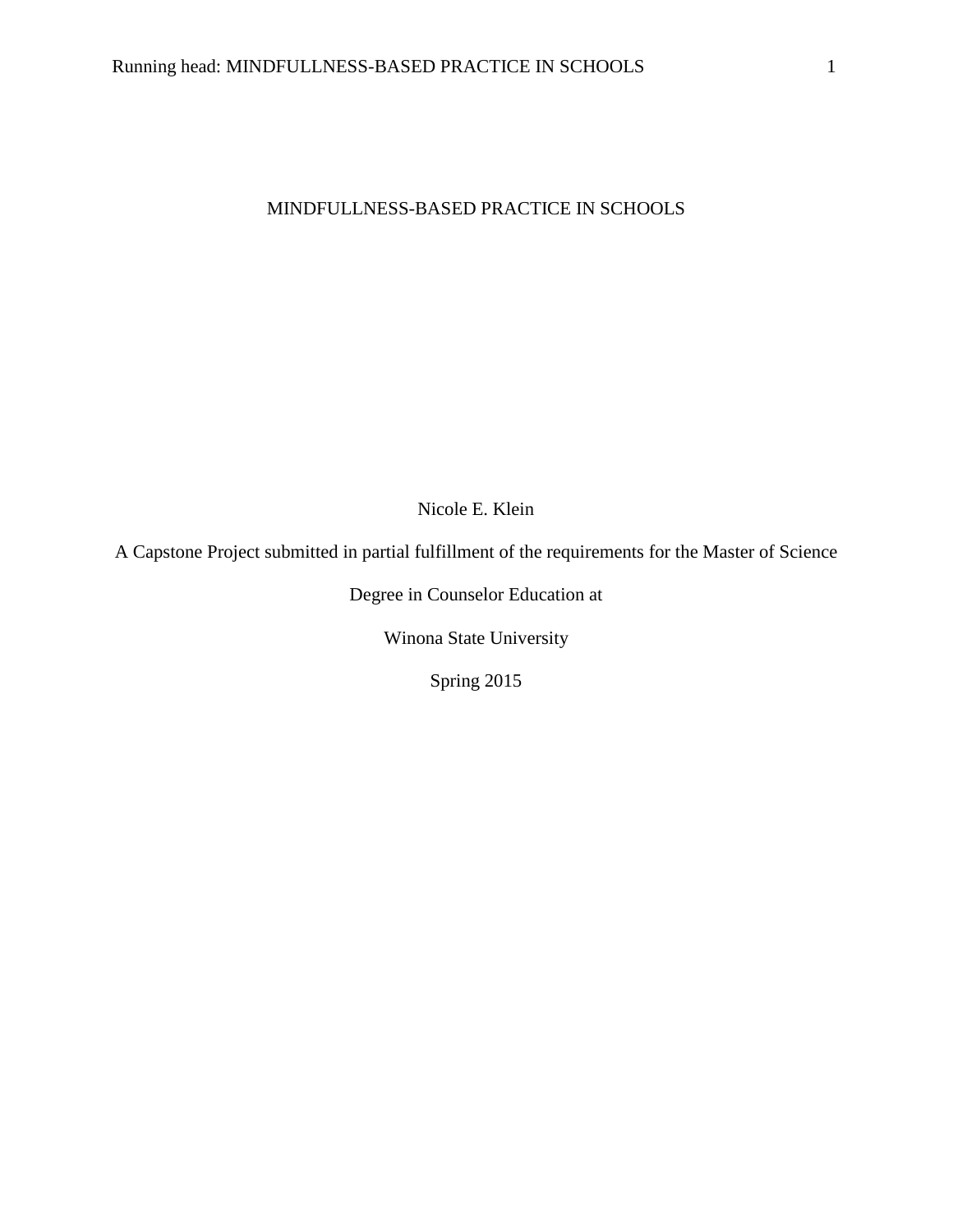Winona State University College of Education Counselor Education Department

CERTIFICATE OF APPROVAL

CAPSTONE PROJECT

Mindfulness-Based Practice in Schools

\_\_\_\_\_\_\_\_\_\_\_\_\_\_\_\_\_\_\_

This is to certify that the Capstone Project of

Nicole E. Klein

Has been approved by the faculty advisor and the CE 695 – Capstone Project Course Instructor

in partial fulfillment of the requirements for the Master of Science Degree in

Counselor Education

Capstone Project Supervisor: Dr. Dawnette Cigrand

Approval Date: May 6, 2015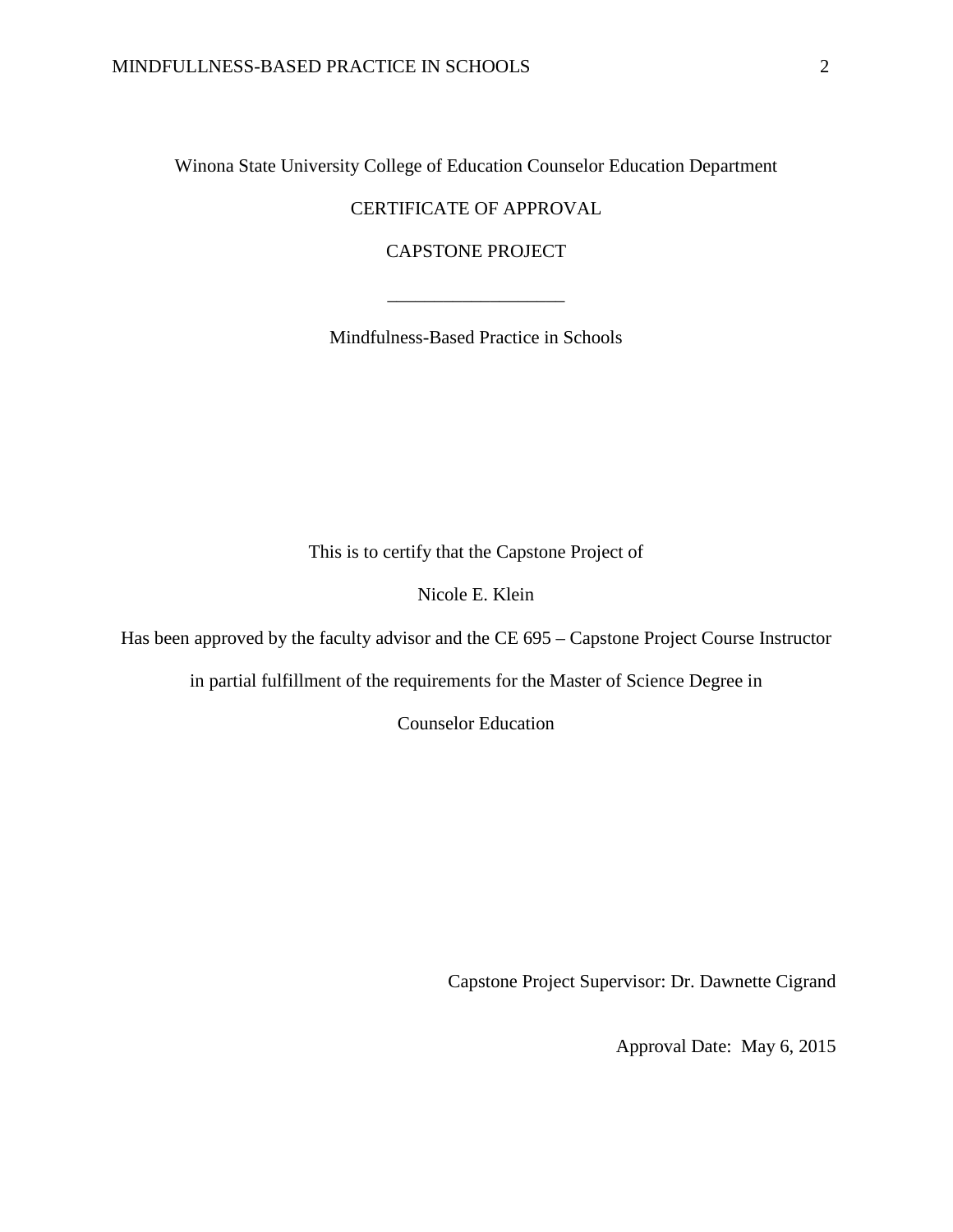#### Abstract

The effect of stress on children is pervasive and ongoing into adulthood. Stressful life events can vary in terms of frequency and intensity and can include stressors such as family discord, peer relationships, academics, and overuse of technology. These types of stress can occur as single, major events or as frequent minor events. Although certain types of stress can be positive, it is important that children develop adequate coping strategies in order to deal with negative stress. Without coping strategies, children can experience negative effects physically, emotionally, behaviorally, and intellectually. A major role of a school counselor is assisting children in developing coping strategies. One such strategy they can implement through individual, group, and classroom lessons are mindfulness-based practices. These practices include yoga, meditation, guided imagery, and muscle relaxation. The individualized application of these practices to students, in addition to the short amount of time needed for practice makes it highly useful within a school setting.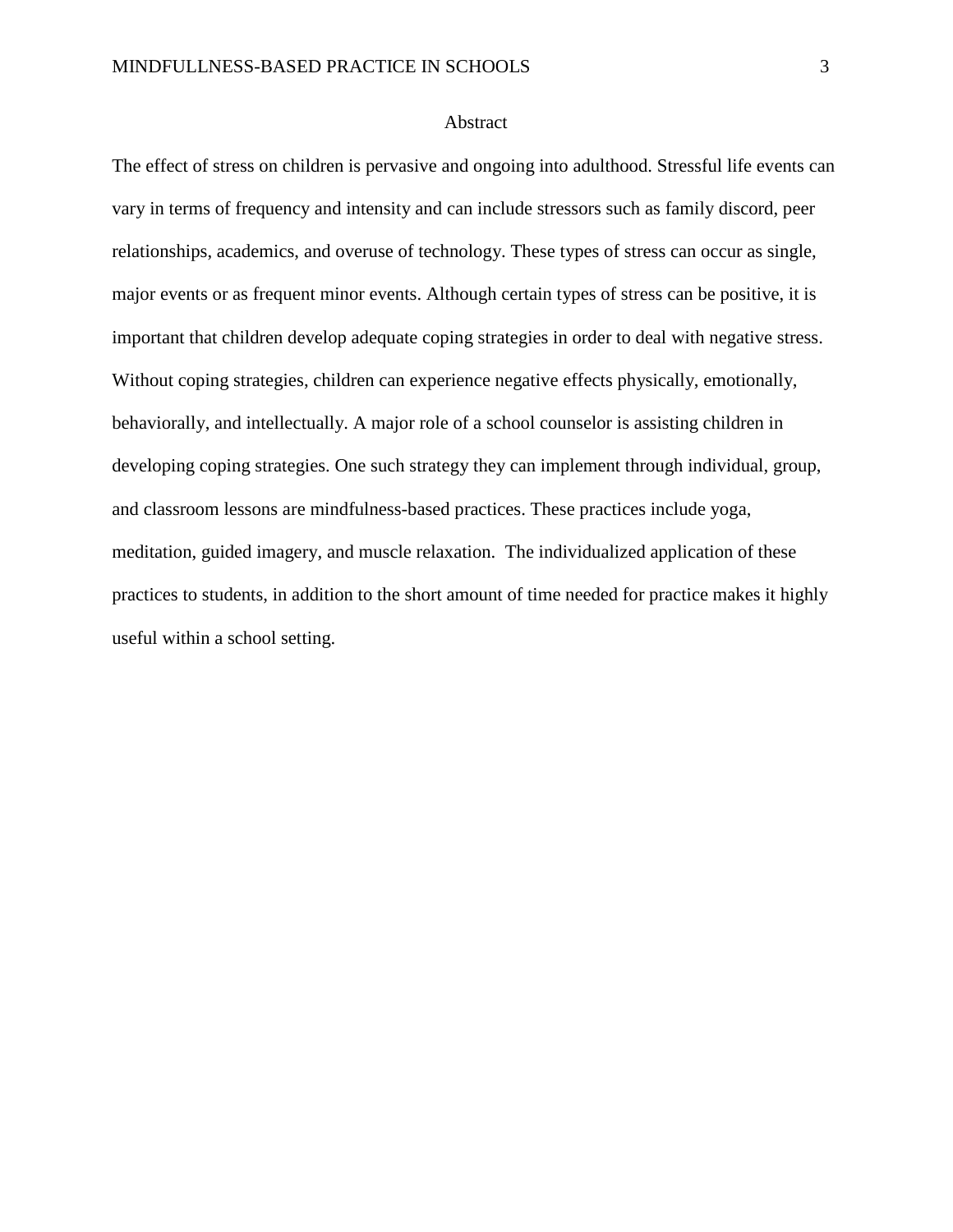## Table of Contents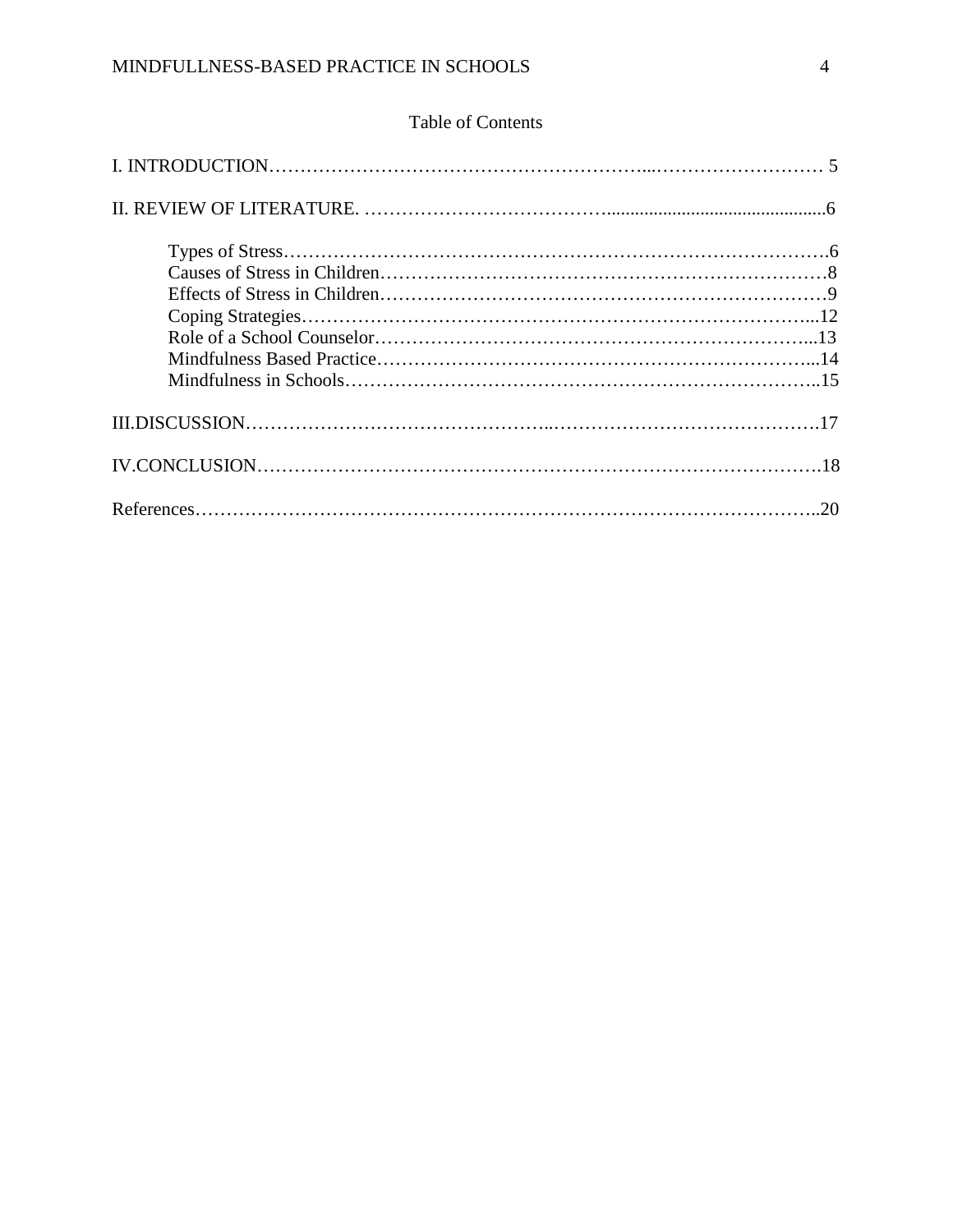#### Mindfulness-Based Practice in Schools

Human beings experience stress early, even before they are born. A certain amount of stress is normal and necessary, but our complex modern society has greatly increased the amount of stress to which children are exposed (Tennant, 2005). Stress symptoms in children can manifest both physically as well as psychologically as well as have implications for future health. Increases in muscle tension, blood pressure, heart rate, and breathing occurring during times of stress create a propensity for the development of disorders such as diabetes, cancer, and coronary heart disease (Lewis, 1996). Psychologically children may experience a wide range of symptoms such as changes in appetite, headaches, stuttering, aggression, withdrawal, feelings of helplessness or despair (Goleman, 1997; Feinsten, 2004). These symptoms can also have lifelong consequences for children as they may lead to problems later in life such as alcoholism, depression, eating disorders, and anxiety (The National Council on the Developing Child, 2005).

In addition to the immediate and long-term consequences of stress, pervasive stress symptoms can also be consequential for children and teachers in the classroom. Continual stress can create deficits in a child's intellectual abilities, which can ultimately affect learning capacity (Goleman, 1997). Furthermore, children may exhibit negative classroom behavior such as aggression, withdrawal, and refusal to cooperate (Goleman, 1997) due to underdeveloped selfregulatory skills.

One way recent literature has found beneficial in managing current stress and preventing future stress is through mindfulness based techniques. Although mindfulness research focuses primarily on the treatment of stress symptoms in adults, this author will specifically examine the effectiveness of mindfulness techniques in schools. Since assisting students in developing coping strategies to manage negative stress symptoms is often left to the school counselor, this paper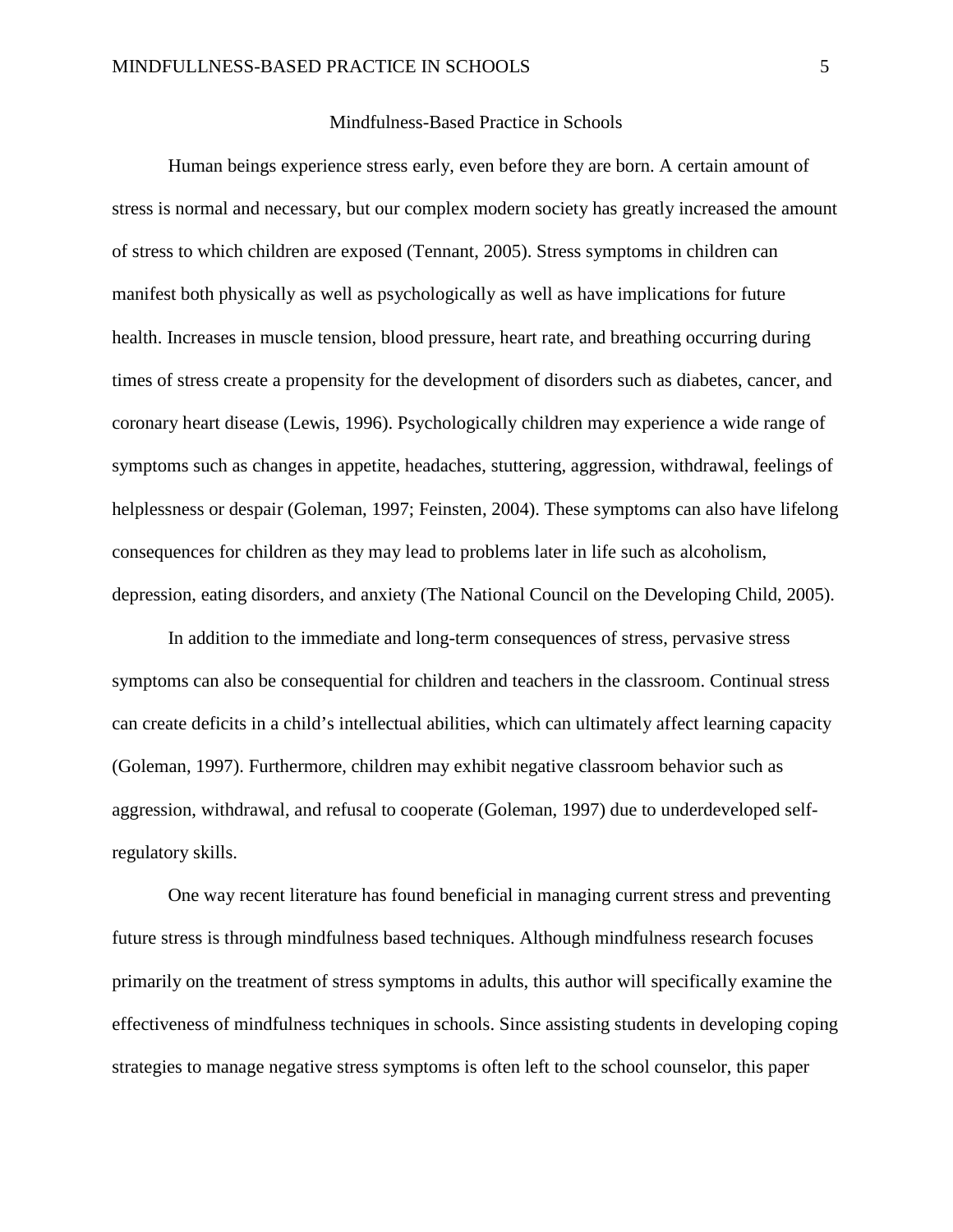will also discuss how the school counselor can use them to maximize student success, which is primarily achieved through individual and group counseling sessions in addition to classroom lessons (Lapan, Gysbers, & Kayson, 2007). Thus, this paper will identify ways in which school counselors can utilize mindfulness techniques in a variety of ways within their own practice.

#### Literature Review

#### Types of Stress

Stress is an inevitable part of life and as such all children will experience stress to varying degrees throughout their lives. The National Institute of Mental Health (NIMH) succinctly defines stress as "the brain's response to any demand" (The National Institute of Mental Health, p.2). This response can be triggered by a variety of events that may be positive or negative, real or perceived, mild or harmless, and may be long or short term (The National Institute of Mental Health). Because of the great variety of response to stress, it is important to note that not all stress is bad. A certain amount of stress is necessary for adaptation and survival. It is when stress is severe or prolonged that negative consequences occur (Tennant, 2005). To differentiate the response types, The National Council on the Developing Child (2005) defines three types of stress: positive, tolerable, and toxic.

Positive stress results from adverse experiences such as meeting new people or getting a shot. This type of stress is results in minor physiological changes such as increased heart rate and hormonal changes (The National Council on the Developing Child, 2005). These changes are adaptive in that they prepare the body to respond to the event. When a person feels in control and able to manage the situation, a positive response to stress can provide energy to meet the current challenge (Tennant, 2005). Positive stress experiences are often short-lived, and with proper support can be overcome relatively quickly.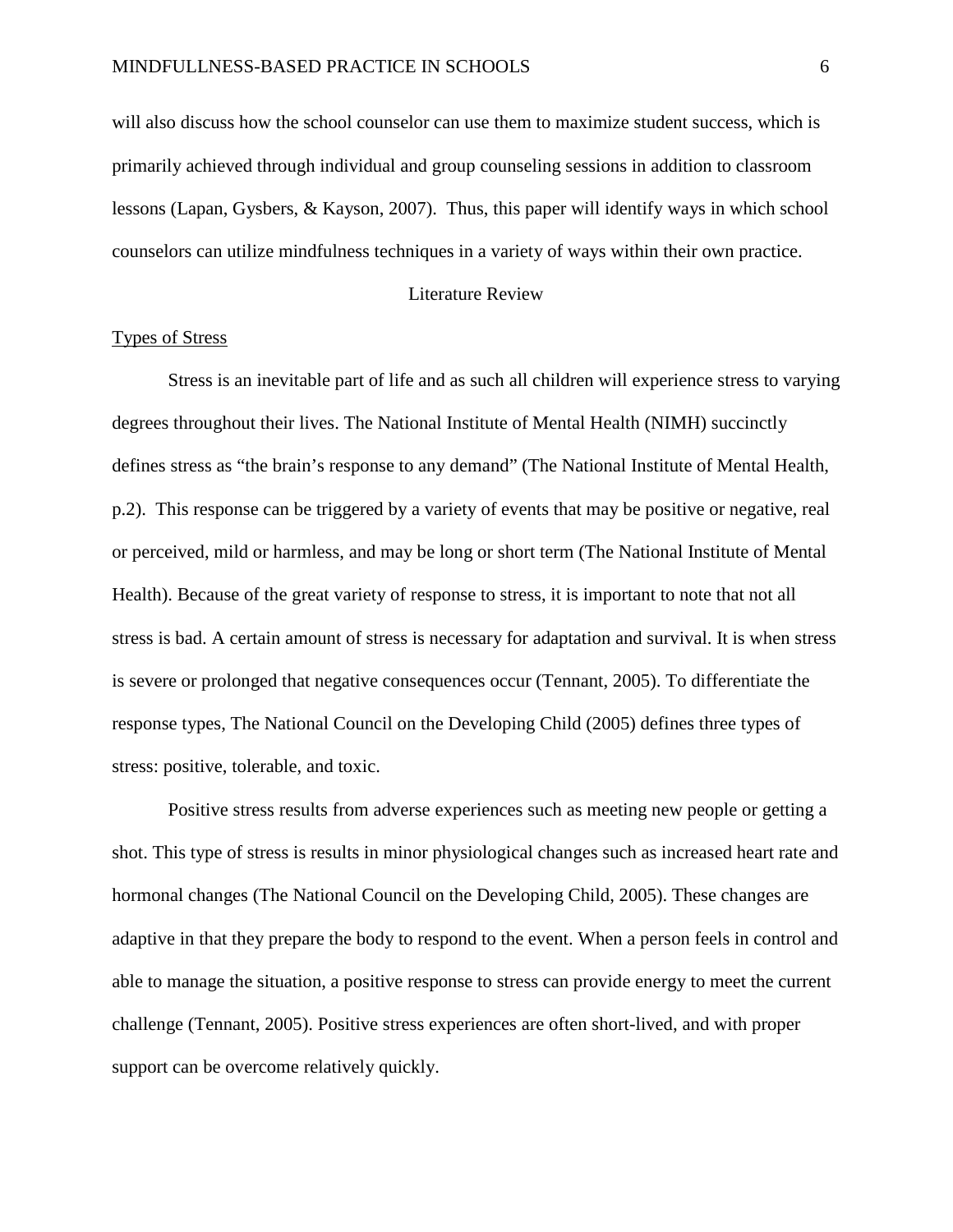Tolerable stress is the result of adverse experiences that are typically more intense than positive stress such as death of a loved one, or parental separation or divorce. This type of stress can be similarly short lived when a caregiver properly supports the child. When support is provided, tolerable stress may change to positive, which may benefit the child developmentally (The National Council on the Developing Child, 2005). If the child is not adequately supported and the stress is sustained for long periods of time, tolerable stress may turn into toxic stress.

Toxic stress results from intense adverse experiences, such as abuse or neglect that are sustained over long periods of time. When a person feels threatened and not in control of the situation, the reaction of the stress response system can result in destruction to the body and brain (Tennant, 2005). Children are unable to effectively manage this type of stress themselves and often do not have the support of a caregiver. As a result, the stress response system becomes activated for an extended amount of time, which may lead to negative consequences such as permanent brain development changes (The National Council on the Developing Child, 2005).

In each of these types of stress, the stress response system is activated. The degree of functioning for the child is dependent on how quickly stress levels can return to a normal baseline with the support of caring adults or other intervention. Prolonged exposure to toxic stress without the support of an adult may lead to impaired functioning of the brain and overall health (The National Council on the Developing Child, 2005). The impact of chronic toxic stress on a developing brain includes: impaired connection of the brain circuits, high levels of stress hormones and damage to the hippocampus, the area of the brain responsible for learning and memory (The National Council on the Developing Child, 2005). The consequences of toxic stress on the brain can have lasting effects, including the development of a smaller brain, all of which can have lasting effects into adulthood.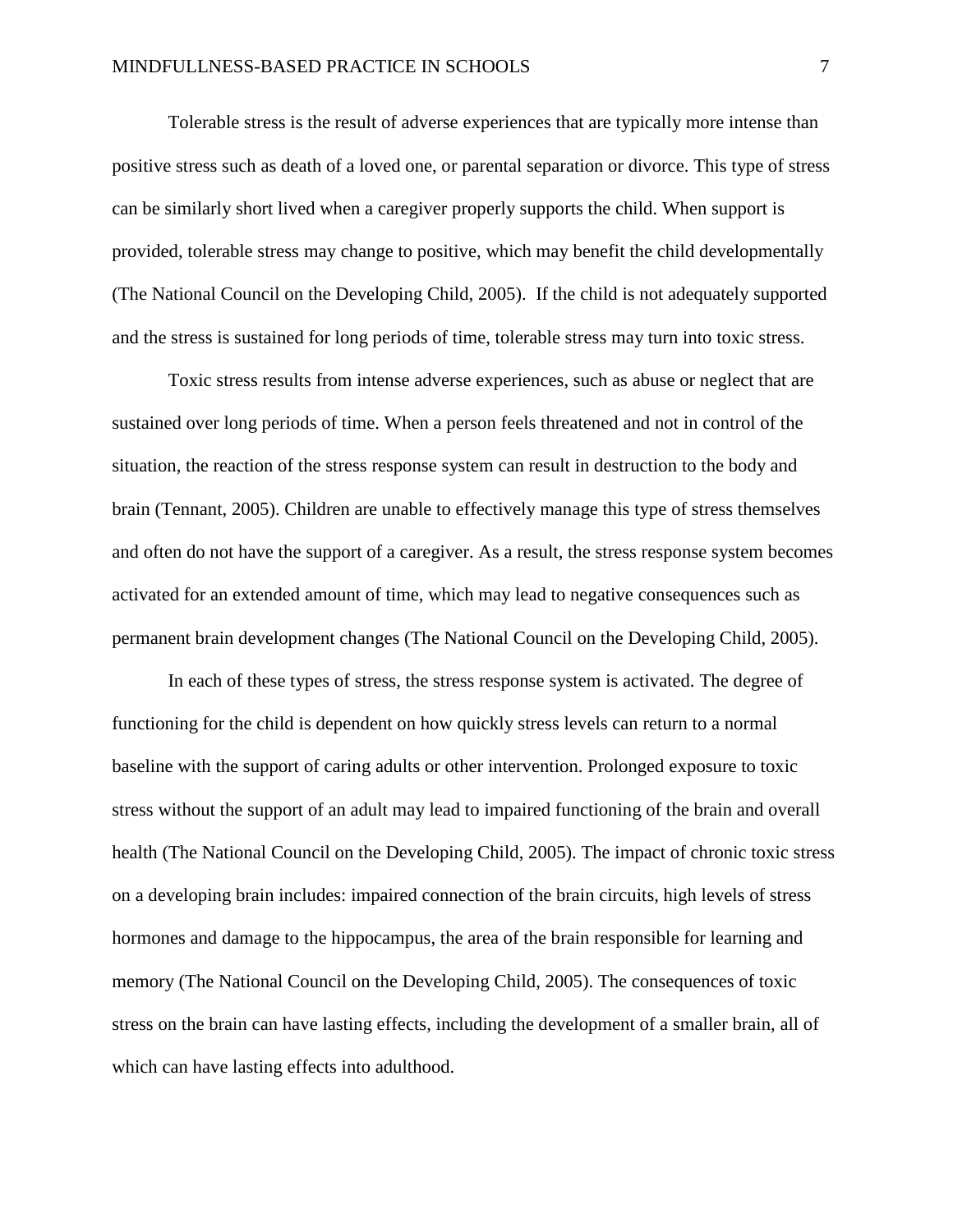#### Causes of Stress in Children

Causes of stress in children range by frequency and intensity and may include such things as family difficulty including divorce or separation, neglect, maltreatment, family violence, or disagreements with parents (Witkin, 1999). Single, severe stressful events can have as great an impact on the stress a child experiences as frequent, minor stressful events. In each case, it is important that adults understand the damaging effects stress can having on children's health and behavior in order to help children manage stress. Children often learn to respond to stress by what they have seen and experienced in the past, therefore it is equally important that children learn coping mechanisms to manage their own stress in order to handle stress in a more positive way (American Academy of Pediatrics, 2014).

Children may also experience stress as a result of peer relationship difficulties such as self-esteem related issues including judgment or evaluation by others, problems with romantic relationships, or problems with friendships (Tennant, 2005). As children begin developing their own identities, they often develop their own social circles. The nature of changing friendships and romantic relationships in addition to pressure to conform to school norms can be a constant source of stress. Positive adult role models are important in order for children to learn how to manage various peer relationships. Encouraging children to respect themselves and ask for respect from peer groups is one way adults can assist children in developing healthy relationships (American Psychological Association, 2014). Additionally, it is important that children and adolescents develop their own sense of self- worth and mechanisms for coping with stressful peer relationships (Tennant, 2005).

Academic issues such as failing an exam, performance pressure, high stakes testing, unrealistic classroom demands, or future planning may lead to additional stress for children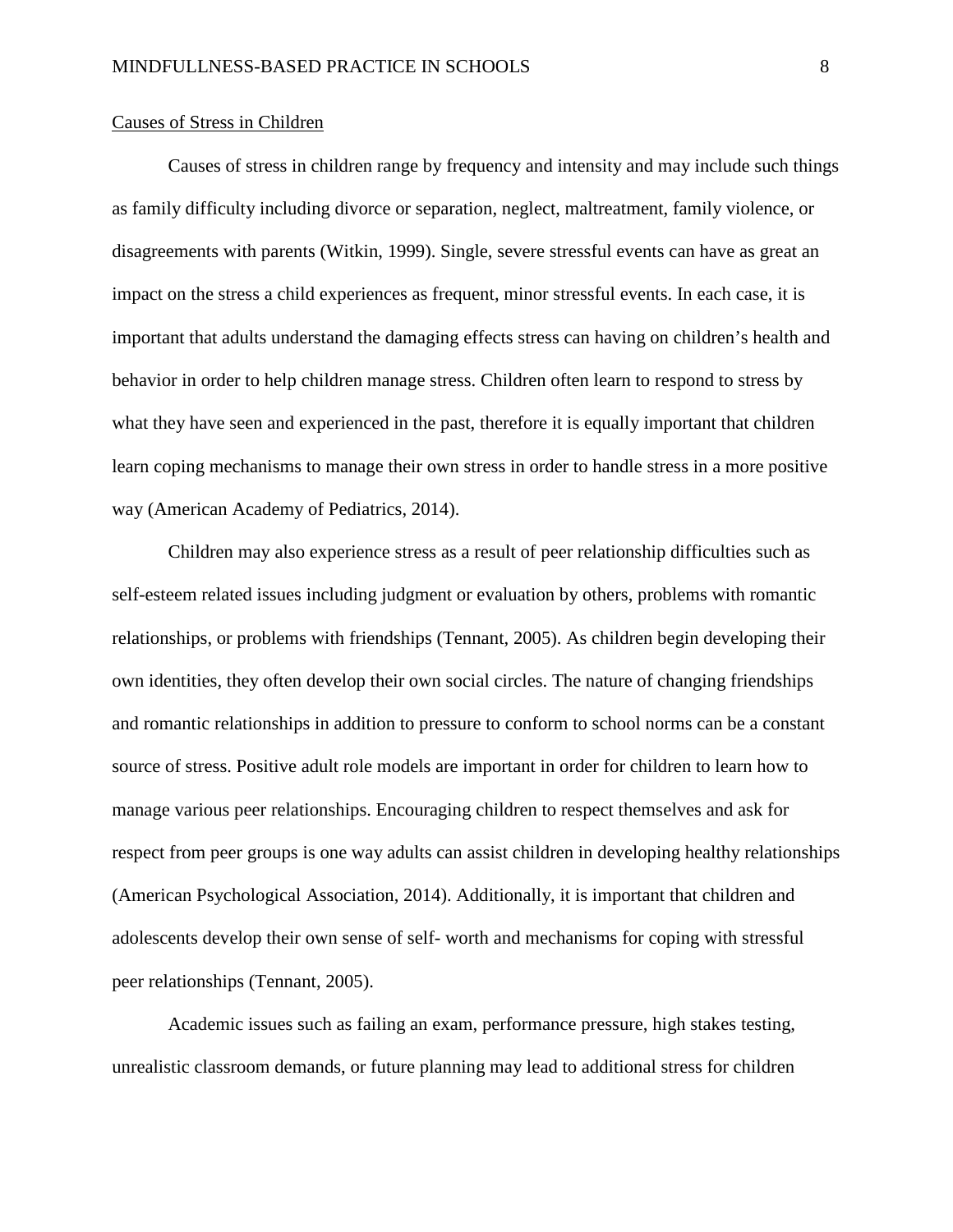(Feinstein, 2004). Although these situations are often unchangeable by classroom teachers, it is important that they understand the degree of academic stress children face. It is also important for teachers to be able to differentiate between children with normal amounts of stress, and those who are stressed to the point of physical harm. Children must also feel comfortable and confident to ask for help if they are having difficulty managing it on their own (American Academy of Pediatrics, 2014). In high stress academic situations, children must also be able to self-soothe, and develop adequate strategies for preparing and relaxing before high stress academic tasks (Tennant, 2005).

Lastly, technology can play a role in increased stress for children due to excessive screen time in general or exposure to violence on the screen (Tennant, 2005). Children and adolescents are exposed to a great variety of technology every day. Limiting use when appropriate is an important job of parents and teachers in order to allow the brain time to rejuvenate. Additionally, children may need encouragement to include physical activities necessary for stress reduction (American Psychological Association, 2014). It is also important for children to learn when they need to take breaks from technology in order to make time for slower paced, relaxation activities (Tennant, 2005). The extent to which the child experiences, and is able to cope with each stressor or combined stressors, is often related to the symptoms experienced.

#### Effects of Stress in Children

The effect of stress often relates greatly to the perception of the event. In stressful events that are not severe or prolonged, the stress itself is neutral. It is the person's response to the perception of the event that determines the outcome of the response (Tennant, 2005). The consequence of the response to stress can be either positive or negative. Stress is positive when the body prepares for action, activating the higher level thinking centers of the brain. This creates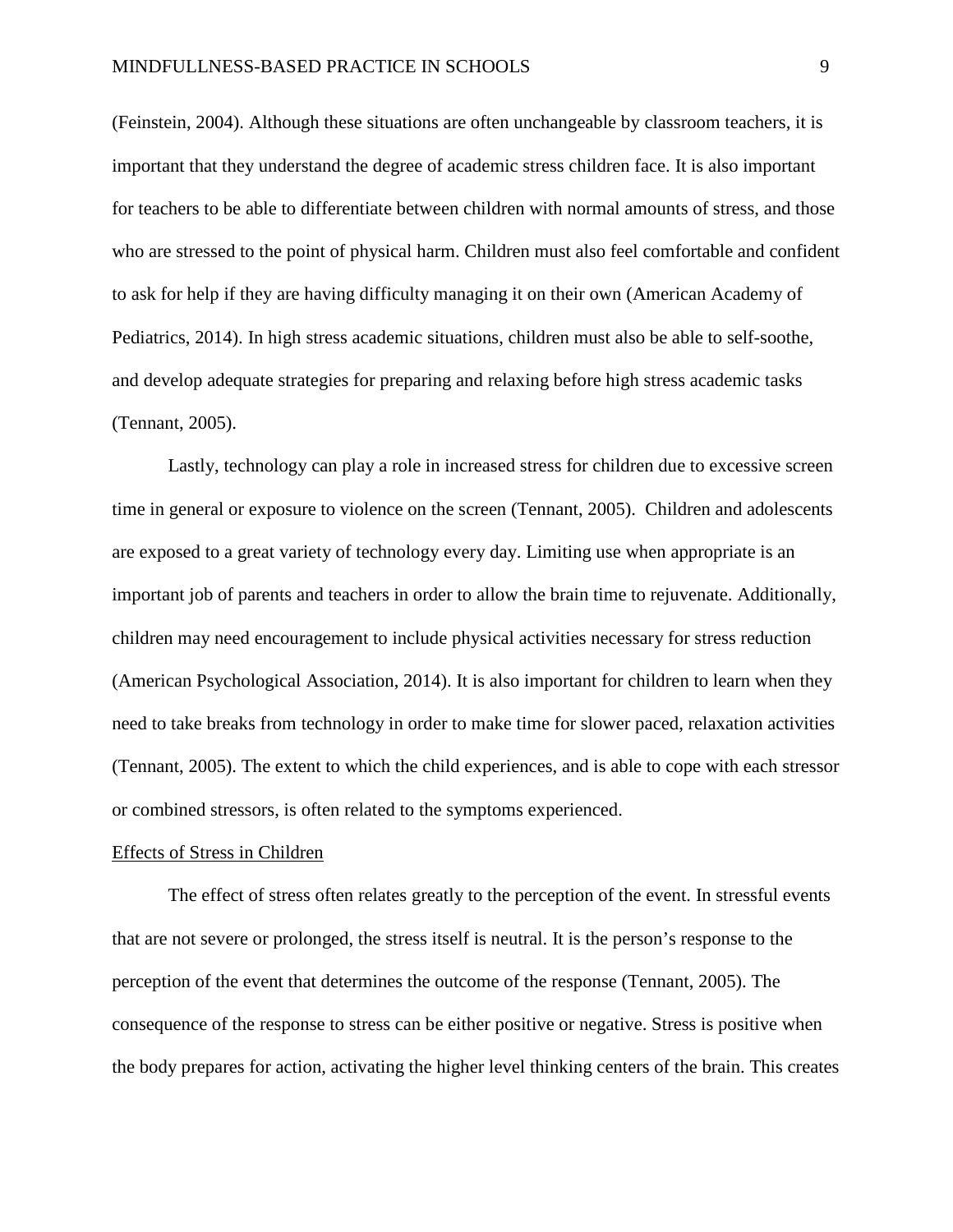a feeling of stimulation and energy for the individual so they are able to handle emergencies, meet challenges, and overall excel (Tennant, 2005). On the other hand, stress is negative when a person feels threatened and as though they are unable to handle the situation. In this case, the body and mind are also affected but in ways that can be destructive to physical and mental health (Tennant, 2005). When stress is constant and unrelieved it becomes destructive, as the body does not have time to recover and relax (Witkin, 1999). The continuous activation of the stress activation system causes the body to release stress hormones even when there is no real stress present. The hyper aroused state of increased stress hormones, increased blood pressure, increased breathing and heart rate, and consistent muscle tension can result in a variety of negative immediate as well as long-term consequences (Tennant, 2005).

Symptoms of negative stress can manifest in a variety of ways in children. Physically in children with responses such as changes in appetite, headaches, new or recurrent bedwetting, sleep disturbances, stuttering, or stomach pain, (Witkin, 1999). Children may also show signs of stress behaviorally with symptoms such as aggression, fighting, refusal to cooperate, temper tantrums, or withdrawal (Goleman, 1997). Furthermore, stress can cause brain integration to break down. When constant danger signals are triggered in the brain the child may experience emotional feelings of helplessness, despair, and anxiety (Feinsten, 2004). These feelings may be indicative of a child displaying symptoms such as anger, crying, whining, worrying, questioning, or an overall inability to control emotions (Tennant, 2005).

These symptoms may have immediate negative intellectual consequences for the child such as learning, memory, or performance difficulties (Goleman, 1997). The HeartMath Institute has shown that stress leads to chaotic heart rate patterns which lead to chaotic, non-coherent, disorganized patterns in the brain (Childre & Martin, 1999). When under high anxiety situations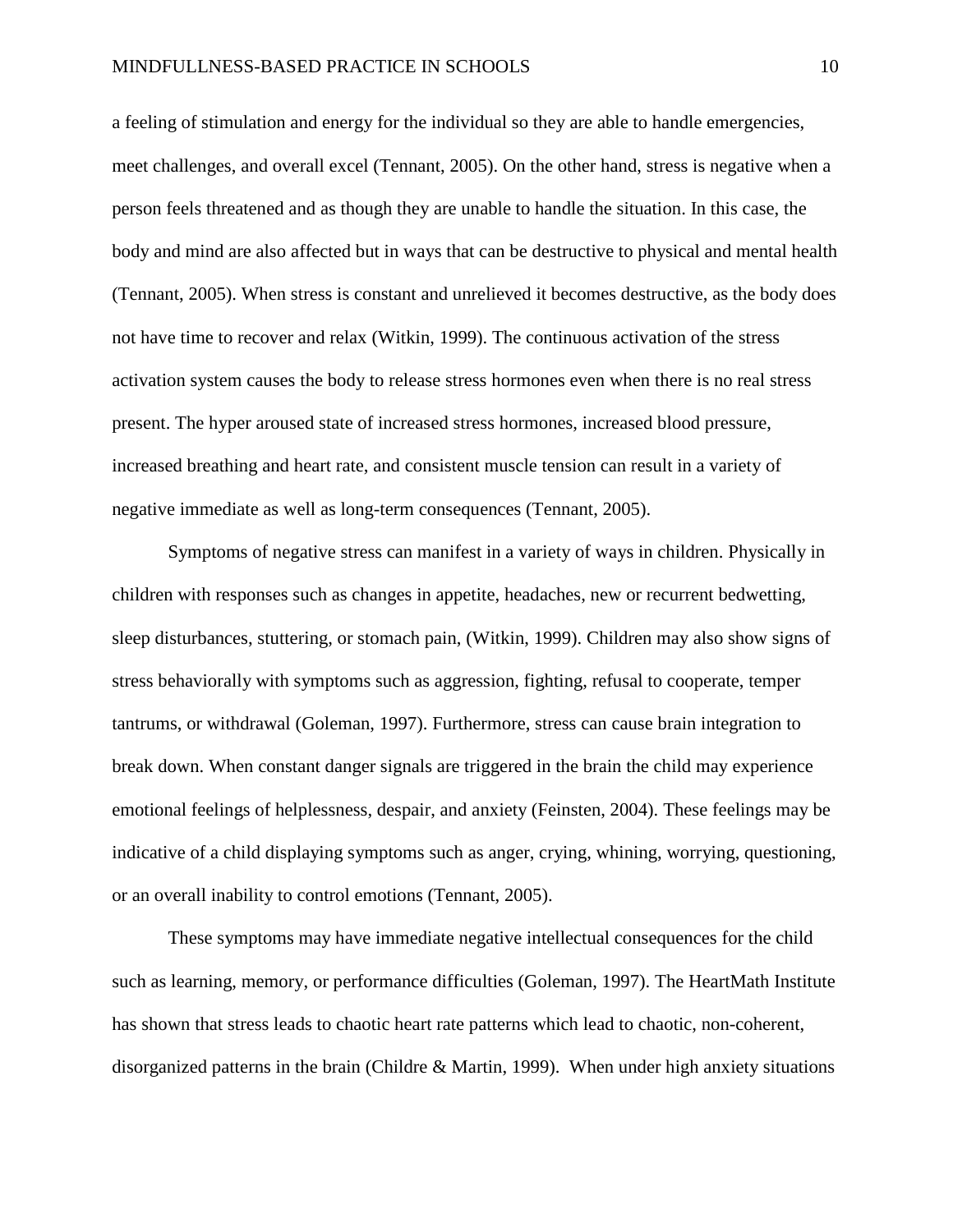such as testing, children with unmanaged stress experience an even greater increase in heart and brain patterns that inhibit the brains ability to process information (Tennant, 2005). These symptoms decrease the brain's ability to process information, recognize information, and overall problem solve (Childre & Martin, 1999). Additionally, stress can cause an over or underproduction of dopamine which is responsible for thinking and focus. An overproduction results in anxious, hypervigilant, or perfectionistic behavior, while an underproduction results in inattentive, unmotivated behavior (Bailey, 2001). Children may also experience short and long memory difficulty. Stress can diminish the prefrontal lobe, which aids in the maintenance of working memory (Goleman, 1997) and can also lead to the death of brain cells in the hippocampus, which is responsible for forming long-term memories (Allen & Klein, 1996).

In addition to immediate consequences, children may also experience long term health related consequences. One such consequence is the suppression of the immune system, which may lead to a lifetime of chronic health problems (The National Council on the Developing Child, 2005). Due to constant hyper arousal of the stress response system, the body produces high levels of the stress hormone, cortisol which may be implicated in the development of AIDS, Multiple Sclerosis, diabetes, cancer, coronary artery disease, Alzheimer's disease, and Parkinson's disease later in life (Lewis, 1996). Furthermore, hyper arousal symptoms can result in the development of stress disorders such as high blood pressure, headaches, stomachaches, reduced eyesight, and neck and back pain (Tennant, 2005). Behavioral consequences such as increased risk for health and behavior outcomes such as depression, drug or alcohol abuse, risk for intimate partner violence, and suicide attempt also increase with continuous stress (The National Council on the Developing Child, 2005).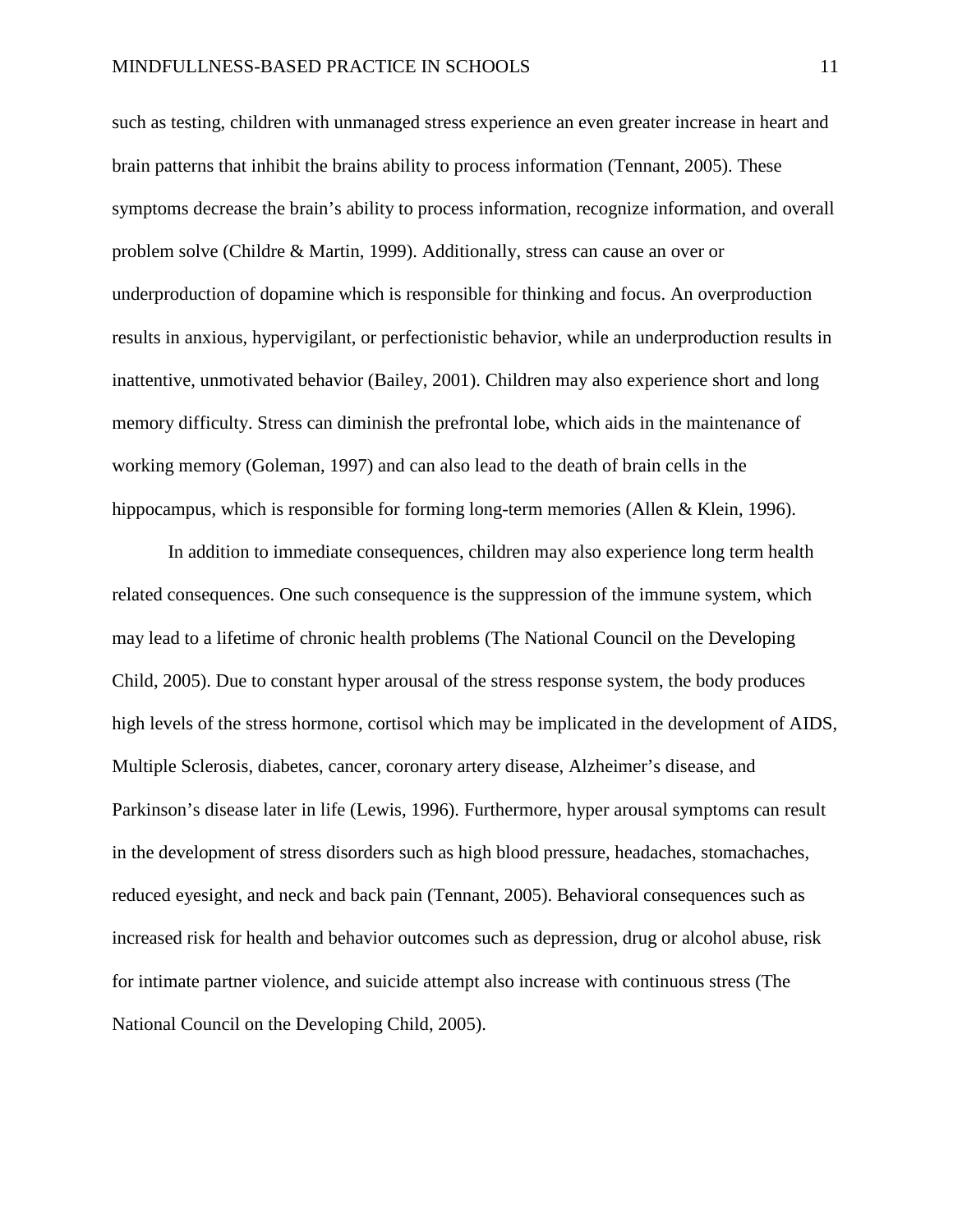In addition to stress, or as a result of sustained stress, many children also face mental health disorders such as anxiety and depression (The National Council on the Developing Child, 2005). . An estimated 18% of children ages 12-17 in the United States meet criteria for either depression or anxiety (U.S. Department of Health and Human Statistics, 2012). These disorders often occur as the result of a combination of genetic, environmental, psychological, and developmental factors. Children with these disorders often experience similar symptoms to those who experience stress. The outcomes for these children are also often dependent on the degree to which the child has the support of a caring adult. The degree of functioning for these individuals may also depend on how well they are able to cope with stressful situations. If children are unable to develop adequate coping strategies, anxiety or depression is likely to persist into adulthood.

### Coping Strategies

As stress is an unavoidable part of life, it is important that children develop selfregulation and coping strategies early on. Moffitt, Arseneault, Blesiky, Dickson, Hancox, Harrington, et al. (2011) purport that early self-regulatory skills are predictive of children's successful adjustment in the longer term as these skills are linked with positive development outcomes, greater self esteem, professional attainment, and better health in childhood and adolescence. Furthermore, self-regulation skills aid children in the pursuit of short and long-term goals as it involves modulating feelings, thoughts, and behaviors (Flook, Goldberg, Pinger, Davidson, 2015). In essence, the better able children are to calm themselves, the better able they are to behave in positive ways as being calm.

When self-regulated calmness occurs, the right prefrontal lobe's response to emotions integrates with the left prefrontal lobe's ability to regulate these emotions (Tennant, 2005). After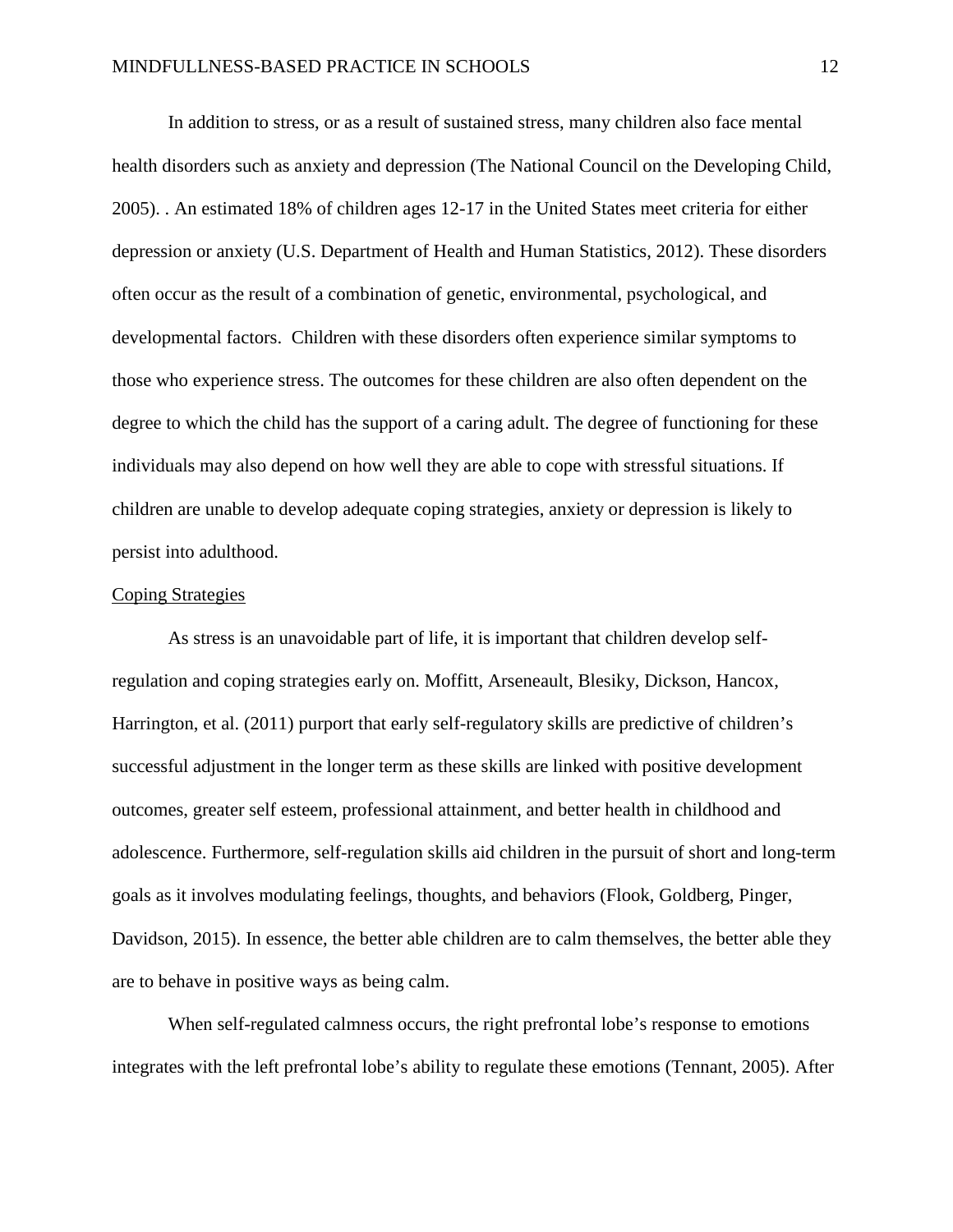this process children are better able to reflect on their own emotions, control their impulses, manage negative emotions, soothe one's self, consider consequences, make thoughtful decisions, and relate to others in more empathetic ways (Tennant, 2005). Each time a child goes from stressed to calm, the neural pathways between the impulsive, reactive brain areas involved in self-regulation are reinforced (The National Institute of Mental Health, 2009). Although building this reinforcement takes time, Mischel, Shoda, and Peake (1990) report that self-regulatory ability at age 4 predicts intentional capacity, self-control, and frustration tolerance during later adolescence.

#### Role of a School Counselor

The primary role of a school counselor is to maximize student success (Lapan, Gysbers, & Kayson, 2007). Through advocacy, collaboration, and leadership, school counselors support a safe and equitable learning environment that promotes education for all students (Sanhu, 2000). American School Counseling Association (2014) outlines three domains by which school counselors develop programs: academic, career, and social/emotional. School counselors address each of these domains using prevention and intervention strategies through individual counseling sessions, group counseling sessions, and classroom lessons. School counselors also act as a consultant to parents and teachers who are in greater contact with the students. Throughout the school-counseling program, an area of focus for school counselors is assisting children in developing adequate coping strategies. Because of the pervasiveness of stress, anxiety, depression, and related psychological disorders in children, it is important that all school-aged children develop adequate coping skills to manage stress effectively before graduating from high school.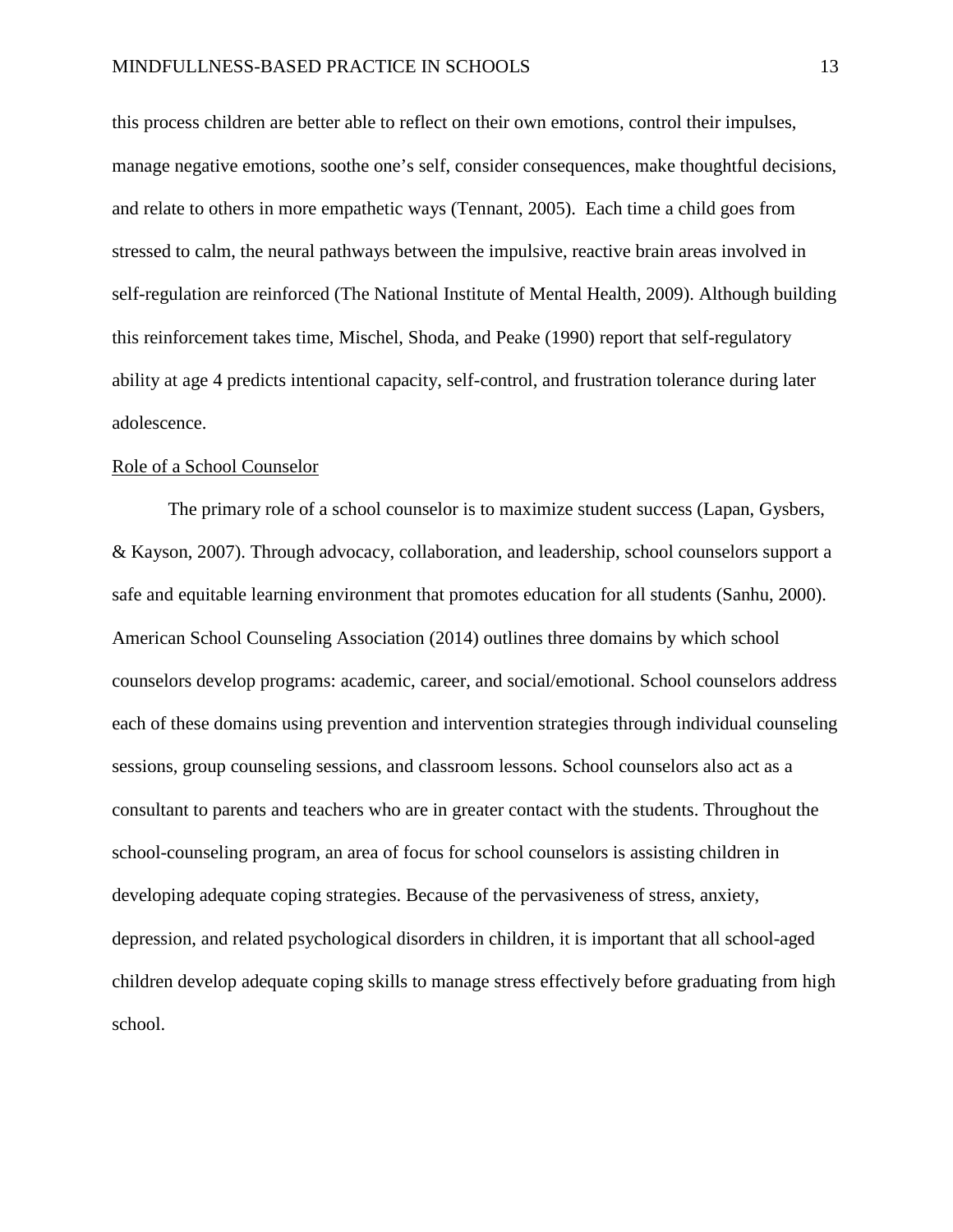#### Mindfulness-Based Practice

One such way to promote the development of coping strategies and self-regulation is through mindfulness-based techniques. Although mindfulness is rooted in Buddhist traditions, current protocols are secular and do not utilize any religious components (Steiner, Sidhu, Pop, Frenette, & Perrin, 2012). Mindfulness can be defined as "developing mindful awareness that is acquired through the intentional practice of sustained and non-judgmental attention to present moment experience" (Kabat-Zinn, 2003 p. 144). Through the practice of attending to the details of the present moment, children are better able to pay attention to the events in the present rather than deliberating about past regrets or future fears (Sipe & Eisendrath, 2011). Practiced mindfulness training is also associated with improved self-regulation, intentional control, and reduced psychological stress in youth (Barnert, Himelstein, Herbert, Garcia-Romeu, & Chamberlin, 2013).

Furthermore, the intentionality of mindfulness training allows for more flexible cognitive and behavioral response (Sipe  $\&$  Eisendrath, 2011). For this reason, this training can be useful for a variety of psychological disorders such as depression, anxiety, attention deficit hyperactivity disorder, as well as other emotional disorders (Lasselle & Russell, 1993). In children who have experienced trauma, mindfulness activities can be effective in reducing emotional distress over the long term (Earley, Chesney, Frye, Greene, Berman, & Kimbrough, 2014). Additionally, children with physical disabilities such as epilepsy, asthma, and irritable bowel syndrome may also find symptom reduction (Carthy, Horesh, Apter, & Gross, 2010).

In practicing mindfulness, a variety of techniques can be used such as yoga, meditation, guided imagery, and muscle relaxation (Steiner, Sidhu, Pop, Frenette, & Perrin, 2012). The use of mind-body techniques can be particularly beneficial; for example, calm breathing helps to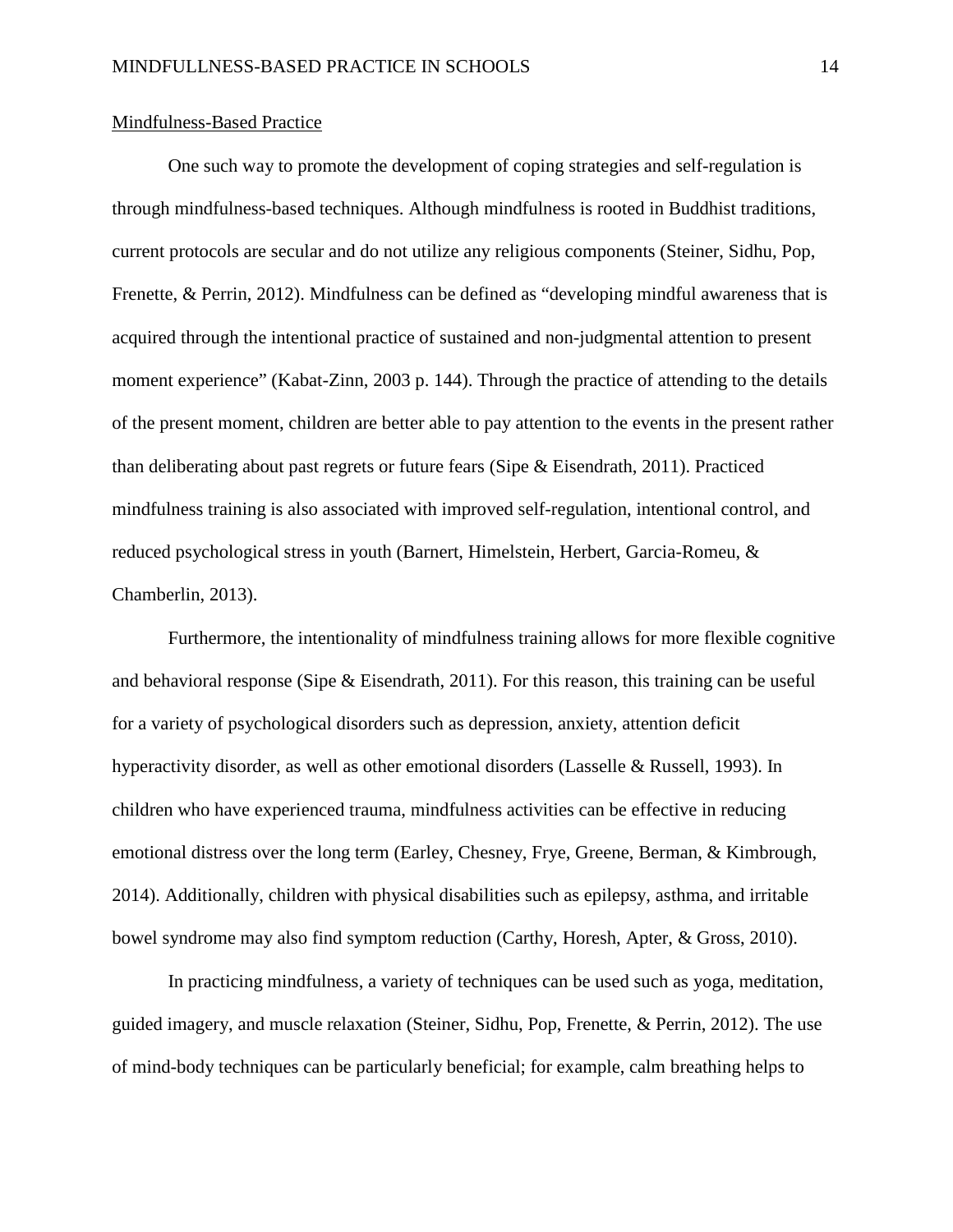focus the mind and regulate the autonomic nervous system while physical poses (such as in yoga) improve flexibility and strength (Schure & Christopher, 2008). The result of using these mind-body techniques is an improvement of coping skills in children that can be used to combat feelings of distress in stressful situations at home or at school (Steiner, Sidhu, Pop, Frenette, & Perrin, 2012). Because the duration of most mindfulness practices is under one hour, it may be particularly useful for the practicing school counselor.

#### Mindfulness in Schools

Mindfulness based practices are one way in which school counselors can assist students in decreasing symptoms of stress, anxiety, depression, and other psychological disorders while also reducing physical health symptoms. In addition to utilizing mindfulness techniques in individual and group sessions, school counselors can also use mindfulness-based strategies in classroom lessons. Furthermore school counselors can promote the use of such strategies by teachers in the general classroom and by parents at home. By providing children with adequate coping skills at an early age, students are likely to experience continued success in coping with stress throughout their lifetime.

Overall, research shows the effectiveness of mindfulness-based strategies in a school setting. In addition to effectiveness, mindfulness techniques can be taught in a short amount of time. In a study of preschool children, after only twelve weeks of mindfulness-based curriculum, students showed improvements in learning, health, and social-emotional development (Flook, Goldberg, Pinger, & Davidson, 2015). In another study, students engaged in15-minute mindful lessons one time per week in addition to two minute brief lessons taught by the classroom teacher on the other four days of the school week. After only seven weeks, children were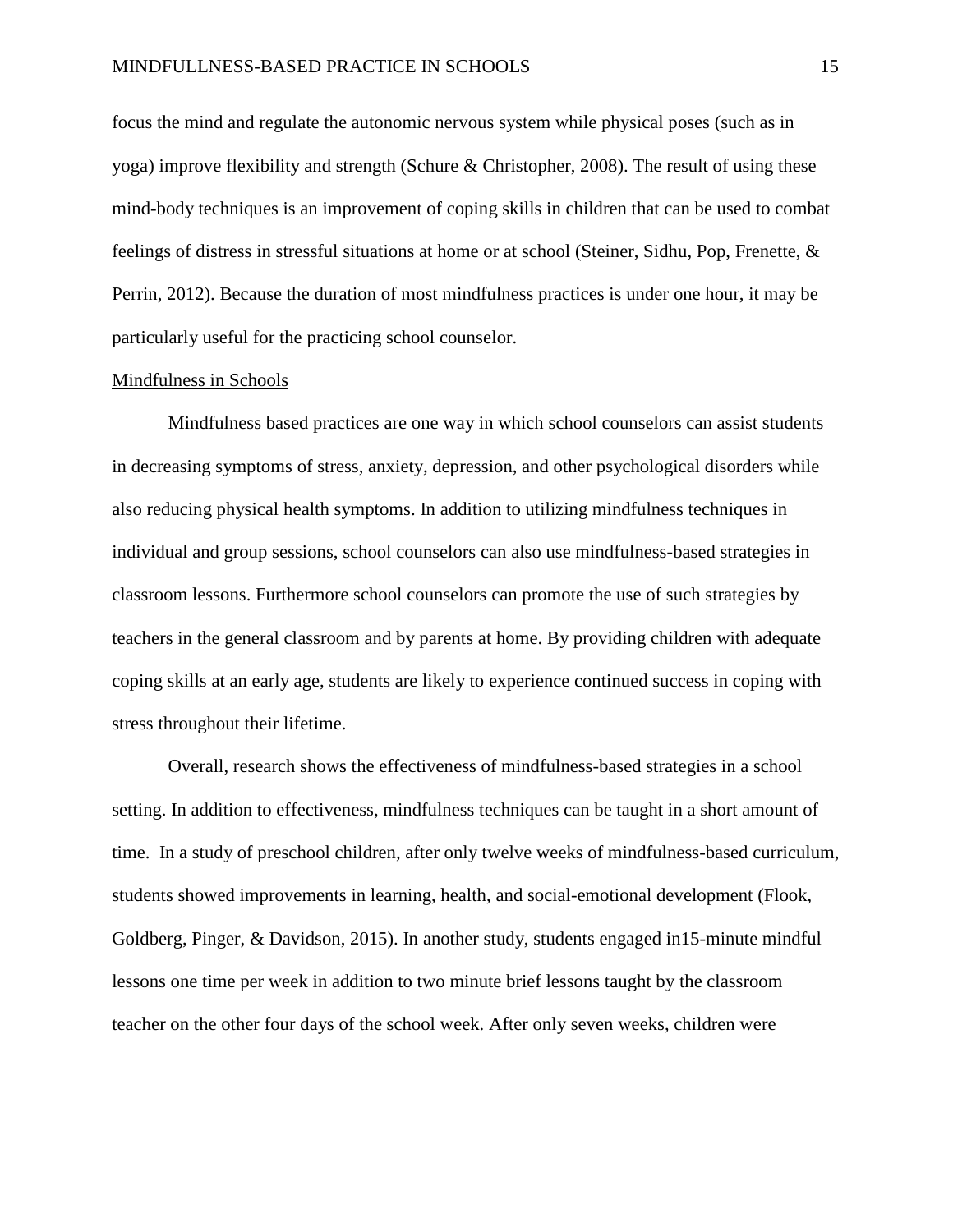reportedly improved at paying attention, showing calm and self control while participating in activities, and demonstrating caring and respect for others (Black & Fernando, 2013).

Creating a less stressful environment for students involves successful collaboration between school counselors and teachers. In addition to teaching mindfulness lessons, school counselors can assist teachers in creating mindful classrooms. One way to do this is to advise teachers to practice mindfulness skills as stressful situations arise in the classroom. During times of transition, before taking a test, before a presentation, during a frustrating part of a lesson, when students are tired and need a break, or when the energy becomes chaotic, teachers can use 2-5 minute techniques in order to reduce the stress in their classroom (Tennant, 2005).

Studies have also shown the effectiveness of mindfulness curriculum when used with minority students. In one study of low income and ethnic minority students, researchers found that mindfulness classroom curriculum not only improved self-control, attention, participation, and caring for others in children, but also improved the perception of classroom behavior by teachers (Black & Fernando, 2014). The implication of this finding could include fewer behavior and other referrals by teachers. With the education of appropriate coping strategies, teachers may be better able to select students with a real need for additional services.

Research has additionally shown the effectiveness of mindfulness for children with more severe emotional and behavioral symptoms. In one such study, researchers found that implementing weekly mindfulness practices such as yoga, meditation, and body scanning resulted in long lasting effects of lowered anxiety, depression, and posttraumatic stress symptoms (Earley, Chesney, Frye, Greene, Berman, & Kimbrough, 2014). In another study of children with emotional and behavioral disorders, researchers found that after implementing a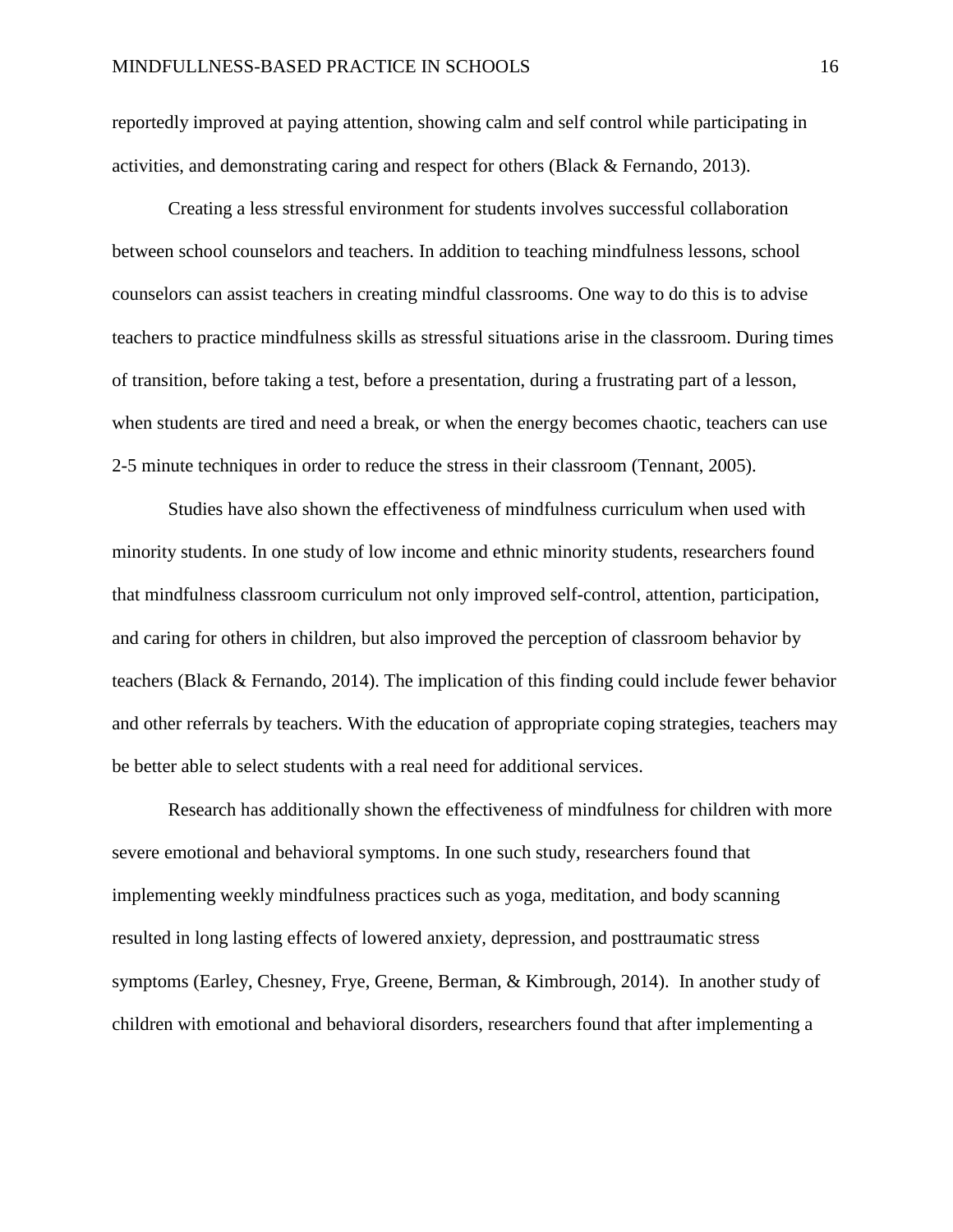regular yoga class within the school curriculum, almost all students exhibited decreased depressive, behavioral, and internalizing symptoms and increased attention and adaptive skills.

The effectiveness of mindfulness curriculum across age levels and to differing emotional and behavioral extents is evident. By teaching mindfulness lessons in the classroom, integrating mindfulness in individual and group sessions, and assisting teachers in using mindfulness techniques, school counselors can ensure all students will experience fewer stress, anxiety, depression, and other psychological symptoms and physical health symptoms. Additionally, when mindfulness based practice are implemented at all levels, students will learn appropriate coping skills for their individual level of need for utilization in stressful situations across all environments.

#### **Discussion**

Stress among children is pervasive, and ongoing. The long and short-term consequences of stress can be consequential for children at home, in the classroom, and can have lasting effects into adulthood. The numerous reasons for stress such as family relationships, peer relationships, academic stress, and overuse of technology although ranging in frequency and intensity, can have equally damaging effects. Additionally these stressors often occur simultaneously and may continue into adulthood. Although not all types of stress are negative, it is important that children learn coping skills for stress management as stress continues throughout the lifespan.

Though individual and group counseling in addition to classroom lessons, school counselors are responsible for ensuring that all children acquire adequate coping strategies. School counselors can also be a resource to classroom teachers in developing different classroom approaches. One beneficial strategy for managing stress is through mindfulness-based practice. This type of practice is one that can be learned at a young age and used as a coping strategy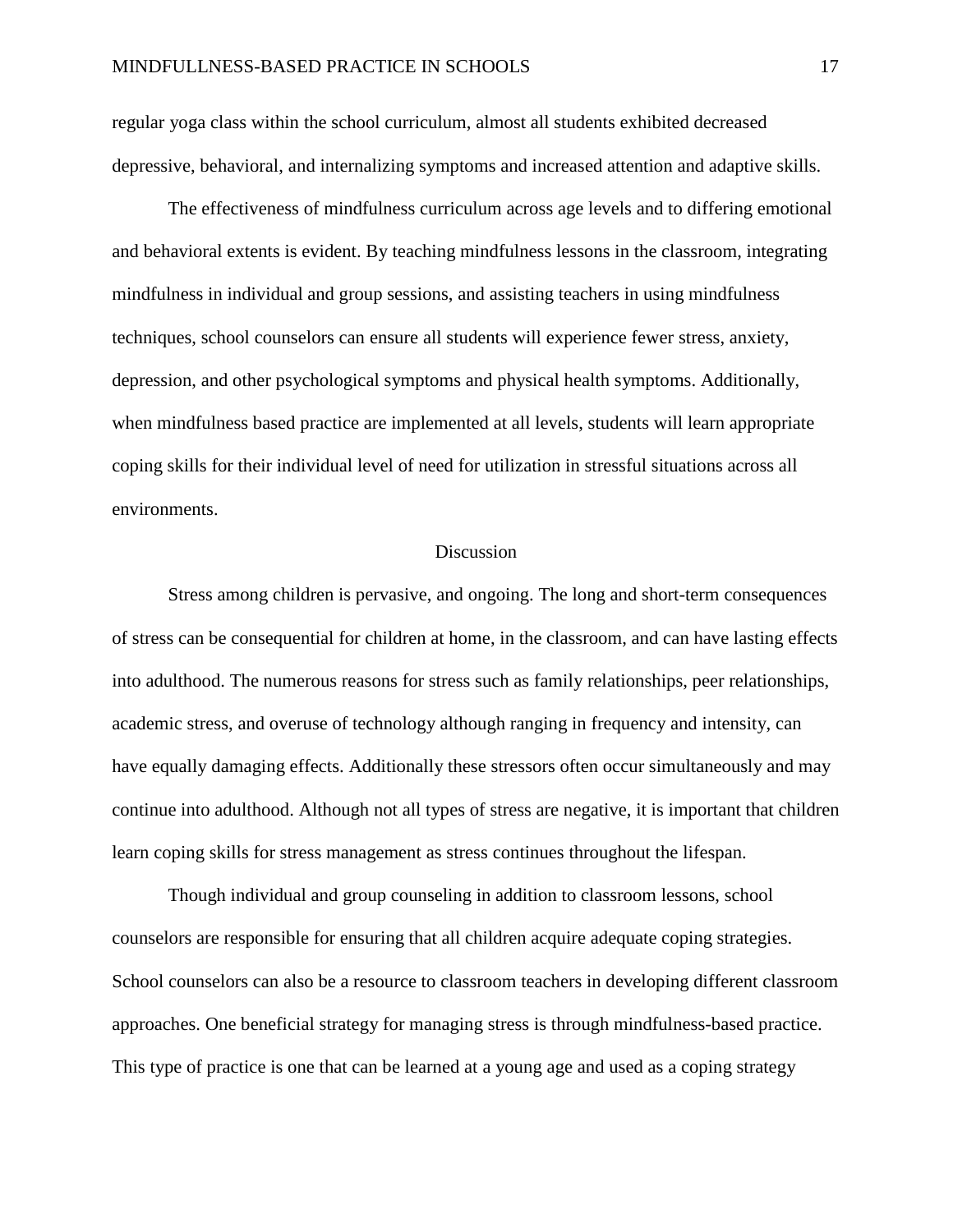throughout adulthood. Types of mindfulness-based practices that can be taught within the school include yoga, meditation, guided imagery, and muscle relaxation. Mindfulness-based practice can be utilized with limited amount of time making them highly beneficial for use in a school setting. By teaching mindfulness-based practices in individual sessions, group sessions, counselor guided classroom lessons, or by helping teachers to implement strategies in the classroom, school counselors can ensure that students have adequate coping strategies for dealing with stress throughout their lifespans.

Due to a lack of in depth research about the use of mindfulness-based practices in schools, future research could focus on specific ways school counselors and teachers could use these practices. Additionally, longitudinal research could focus on which practices are most retained by students for use as a coping strategy in the future. From a multicultural standpoint, similar research could outline practices that are beneficial for specific populations. In depth research such as this, would help school counselors and other educators advocate for time allocated for mindfulness-based practices within the school day.

#### Conclusion

The findings related to mindfulness-based practice research are important to school counselors and all educators. The pervasiveness of stress in children necessitates a need to develop adequate coping skills. Acquiring these skills is not only beneficial to students as they finish their K-12 education, but will also be beneficial for stressors throughout adulthood. School counselors, teachers, and other educators can facilitate this learning through mindfulness-based practices such as yoga, meditation, guided imagery, and muscle relaxation. As these strategies can be taught under flexible settings and time constraints, mindfulness-based practices can be used widely throughout the school. Flexibility of use in addition to the short and long-term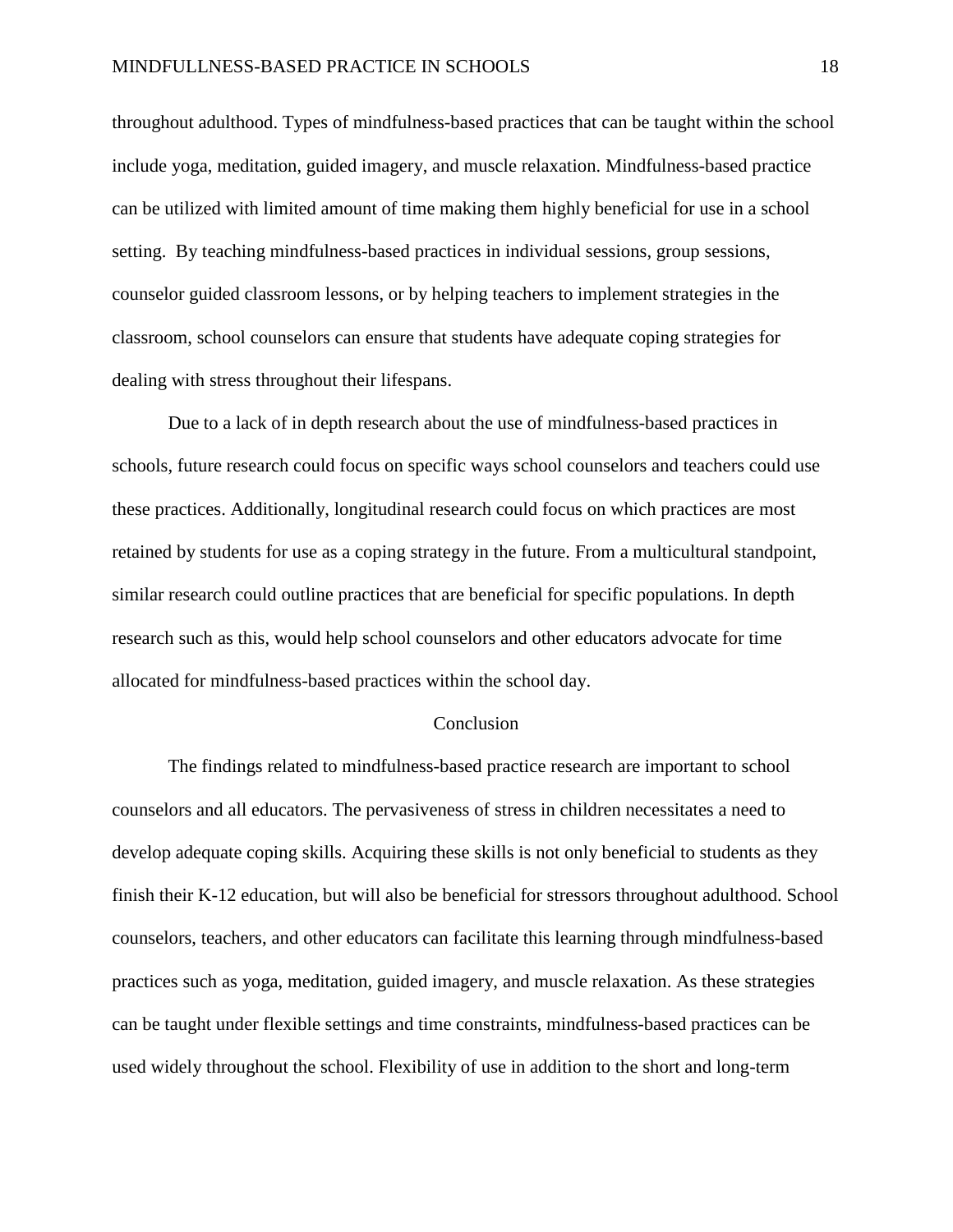benefits of mindfulness-based practice in reducing stress in children makes it a highly useful strategy for school counselors and teachers.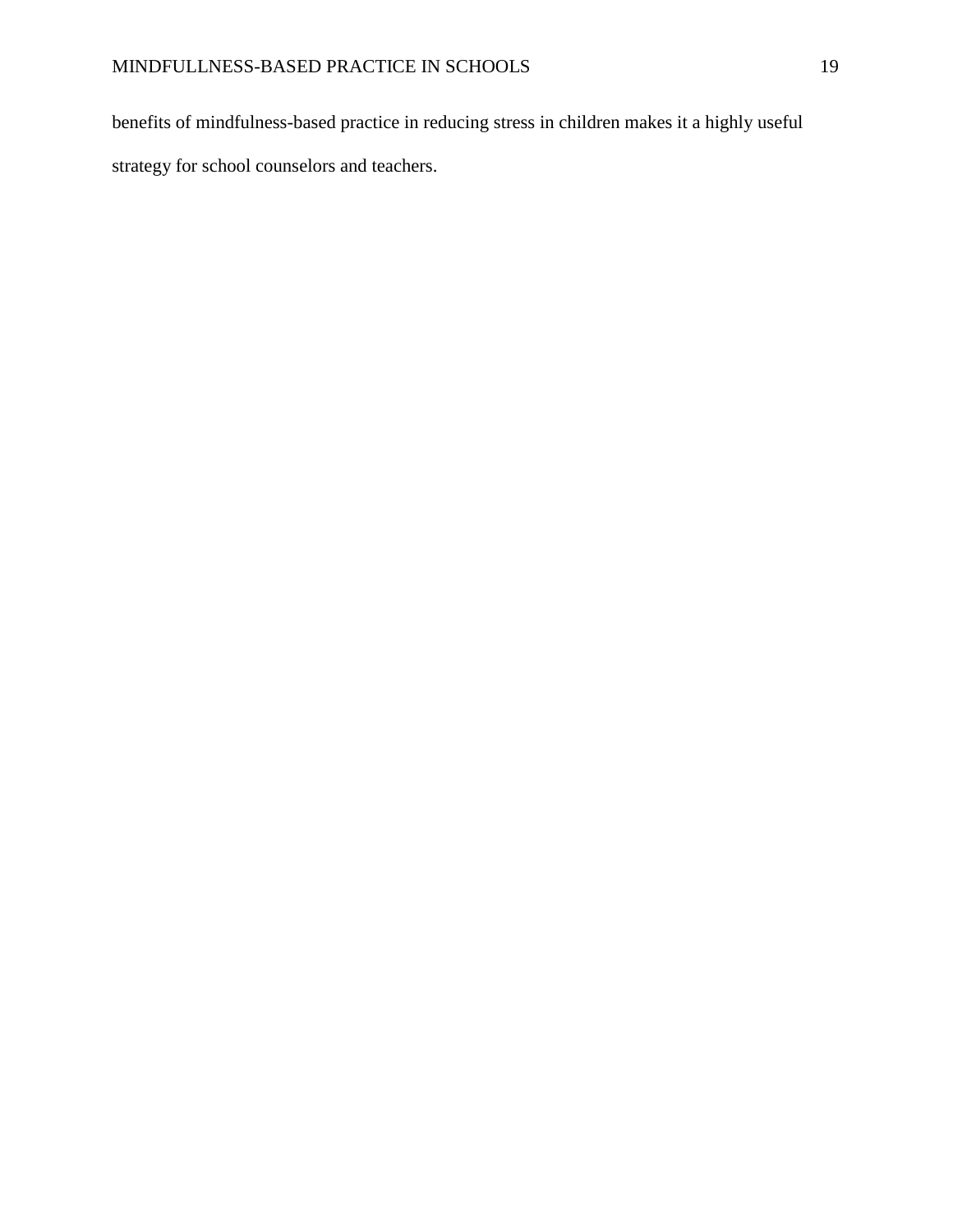#### References

Allen, Jeffrey & Klein, Roger. (1996). Ready Set R.E.L.A.X., A Research Based Program of Relaxation, Learning and Self-Esteem for Children. Watertown, WI. Inner Coaching.

American Academy of Pediatrics (2014). Helping children handle stress. Retrieved from: [http://www.healthychildren.org/English/healthy-living/emotional](http://www.healthychildren.org/English/healthy-living/emotional-)wellness/Pages/Helping-Children-Handle-Stress.aspx.

- American School Counselor Association (2015). The Role of the Professional School Counselor. Retrieved from: https://schoolcounselor.org/asca/media/asca/home/RoleStatement.pdf
- American Psychological Association (2014). Identifying signs of stress in your children and teens. Retrieved from: http://www.apa.org/helpcenter/stress-children.aspx.
- Bailey, B. (2001). *Conscious discipline: 7 basic skills for brain smart classroom management*. Oviedo, FL: Loving Guidance.
- Barnert, E. S., Himelstein, S., Herbert, S., Garcia-Romeu, A., & Chamberlain, L. J. (2013). Innovations in practice: Exploring an intensive meditation intervention for incarcerated youth. *Child and Adolescent Mental Health, 19*(1), 69-73.
- Black, D. S., & Fernando, R. (2014). Mindfulness training and classroom behavior among lowerincome and ethnic minority elementary school children. *Journal Of Child And Family Studies*, *23*(7), 1242-1246.
- Carthy, T., Horesh, N., Apter, A., & Gross, J. J. (2010). Patterns of emotional reactivity and regulation in children with anxiety disorders. *Journal of Psychopathology and Behavioral Assessment*, 32(1), 23–36.
- Childre, D. & Martin, H. (1999). *The HeartMath Solution*, Harper, San Francisco.
- Earley, M. D., Chesney, M. A., Frye, J., Greene, P. A., Berman, B., & Kimbrough, E. (2014).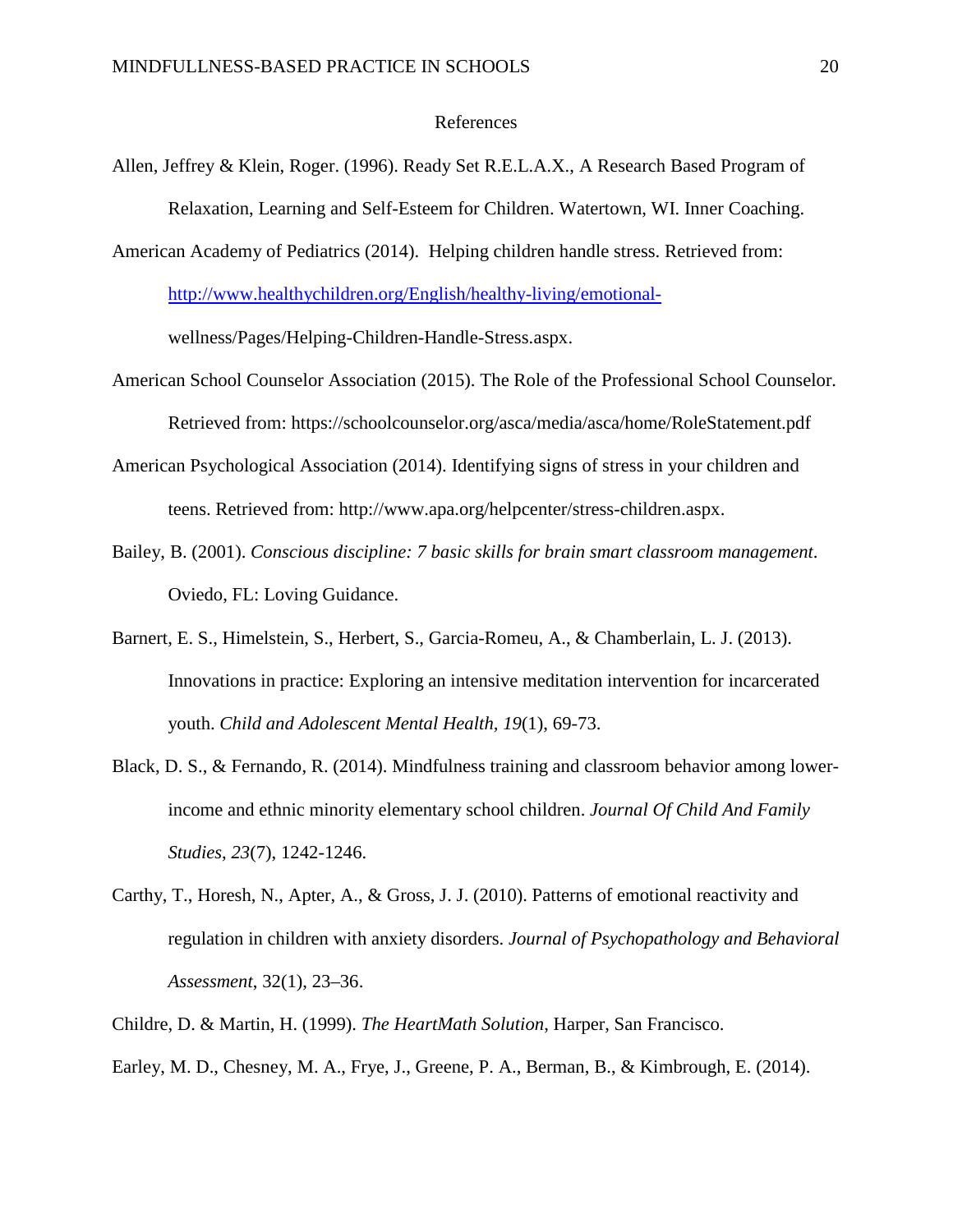Mindfulness intervention for child abuse survivors: A 2.5‐year follow‐up. *Journal Of Clinical Psychology*, *70*(10), 933-941.

- Feinstein, S. (2004). *Secrets of the teenage brain: Research-based strategies for reaching and teaching today's adolescents.* Thousand Oaks, CA, US: Corwin Press.
- Finkelhor D, Ormrod, R, Turner H, Hamby S. (2005). The victimization of children and youth: a comprehensive, national survey. *Child Maltreatment, 10*(1), 5-25.
- Flook, L., Goldberg, S. B., Pinger, L., & Davidson, R. J. (2015). Promoting prosocial behavior and self-regulatory skills in preschool children through a mindfulness-based kindness curriculum. *Developmental Psychology*, *51*(1), 44-51.
- Geidd, J. (1999). National Institute of Mental Health. *Nature Neuroscience*, 2(10).
- Goleman, D. (1997). *[Emotional Intelligence](http://newhorizons.org/strategies/emotional/goleman.htm)*. New York, NY. Bantam Books.
- Kabat-Zinn, J. (2003). Mindfulness-based interventions in context: Past, present, and future. Clinical Psychology: Science & Practice, 10(2), 144–156.
- Lapan, R. T., Gysbers, N. C., & Kayson, M. A. (2007). Missouri school counselors benefit all students*.* Jefferson City, MO: Missouri Department of Elementary and Secondary Education.
- Laselle, K. M., & Russell, T. T. (1993). To what extent are school counselors using meditation and relaxation techniques?. *School Counselor*, *40*(3), 178-183.

Lewis, Sheldon & Sheila (1996). *Stress-Proofing Your Child*. New York, NY. Bantam Books.

Moffitt, T. E., Arseneault, L., Belsiky, D., Dickson, N., Hancox, R. J., Harrington, H., et al. (2011). A gradient of childhood self-control predicts health, wealth, and public safety. PNAS, 108, 2693–2698.

National Institute of Mental Health. (2009). Fact Sheet on Stress. Retrieved from: